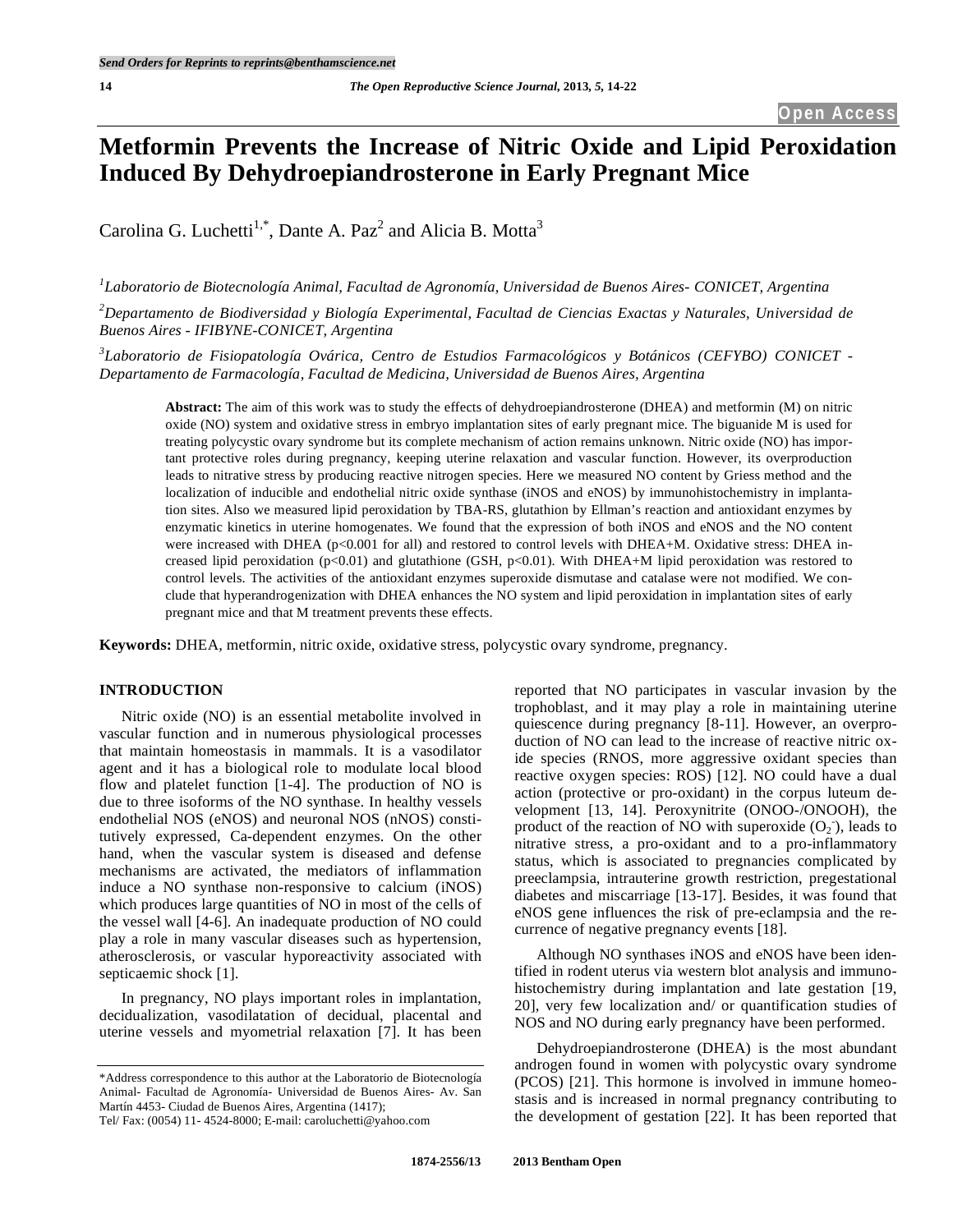DHEA regulates vascular function, having a protective role [23]. However, abnormally increased DHEA leads to an imbalance in ovarian function and in detrimental effects on endometrial function. This results in low implantation rates and miscarriage [24-27]. Simoncini *et al.* 2003 have reported that DHEA induces NO synthesis by a direct effect on eNOS [28]. We have previously developed a murine model hyperandrogenized with DHEA which reflects endocrine and immune aspects of women with PCOS during early pregnancy [26].

The insulin-sensitizing drug metformin (M) is widely used in the treatment of type II diabetes mellitus [29, 30] and PCOS [31, 32]. These conditions are accomplished with a decreased antioxidant capacity that could contribute to the known increased risk of cardiovascular diseases as atherosclerosis or hypertension in patients with diabetes and PCOS [33, 34]. The biguanide M is a non-hormonal treatment that has shown to reduce oxidative stress in numerous systems. Apparently it exerts its antioxidant effects directly scavenging ROS or indirectly modulating the intracellular ROS production [35-40]. Moreover, NO has been proposed as an intermediate of the M action [41]. In women with PCOS, it has been seen that M treatment decreases androgen levels, improves frequency of menstrual cycle and ovulation [42- 46] and prevents abortions in early pregnant women with PCOS [47-50]. Considering that there are an increasing number of women with PCOS who became pregnant after M treatment it is expected that the use of this drug around and during the time of pregnancy will increase. However, the clinical practice is ahead of the knowledge of the mechanism involved, which remains partially unknown.

In recent works using our DHEA-treated-early pregnancy model we have shown that M prevented some endocrine and immune alterations induced by DHEA: embryo resorption, glucose, progesterone, progesterone-induced blocking factor (PIBF) and cyclooxygenase2 (COX2) in the implantation sites, cytokine production, ovarian oxidative stress and uterine NOS activity [51, 52].

In the present report we focused on determining the localization of iNOS and eNOS, as well as the NO production and oxidative stress at the implantation sites during early pregnancy. We also were interested in knowing the local effects of DHEA and M on these parameters. In this way, we are expanding our previous findings on the mechanisms by which DHEA induces and M prevents embryo resorption on early pregnant BALB/c mice.

#### **MATERIALS AND METHODS**

# **Animals**

All procedures involving animals were conducted in accordance with the Guide for the Care and Use of Laboratory Animals (The National Academies Press, Washington, D.C., 2011 [53]). The studies were approved by the Independent Committee on Ethics in Research of the School of Medicine of the University of Buenos Aires. The mice were housed under controlled temperature (22 º C) and illumination (14 hlight, 10-h darkness; lights on at 05:00) and allowed free access to Purina Rat Chow and water. A total of 86 virgin female BALB/c mice (8-12-week-old) were paired with BALB/c males (8-12-week-old). The animal model used has been previously described [52]. Briefly, the day of appearance of a coital plug was taken as day 0 of pregnancy. Implantation occurs in the morning of the 5th day, therefore, on 6th and 7th days (post-implantation) animals were divided in 4 groups: Control (supplied with vehicles), M (treated orally by canulla with 240 mg/kg of metformin in 0.1 ml of water), DHEA (injected s.c. with 60 mg/kg of dehydroepiandrosterone in 0.1 ml of sesame oil) and DHEA+M (treated under the same conditions with DHEA and M). On day 8 of pregnancy (bodyweight  $20 \pm 2$  g), animals were euthanized by cervical dislocation. After embryos were removed, uterine tissues from 14 animals per group were divided as follows: 7 uteri of each group were immediately homogenized in buffer Tris-Base 20 mM, pH=7, 6 to determine oxidant-antioxidant parameters (superoxide dismutase and catalase activity, lipid peroxidation, glutathione and nitrites concentration). The remaining 7 uteri were immediately fixed in 4 % (w/v) paraformaldehyde to carry out immunohistochemical determination of eNOS and iNOS.

In order to test any long-term adverse effect of the treatments, 3 additional groups of mice (10 animals each) including Control, M and DHEA+M, were allowed to proceed to parturition. These animals had a normal pregnancy with normal number and morphology of pups (8- 12 pups/litter).

#### **Experimental Procedures**

# *Immunohistochemical Localization of iNOS and eNOS*

The immunolocalization of iNOS and eNOS was performed on implantation sites. Uterine sections were stained with immunoperoxidase staining kit CSA/ HRP (Dako). Briefly, uterine tissues fixed in 4% paraformaldehyde were embedded in paraffin wax, consecutively cut (6-µm-thick sections) and placed on silanized glass slides (Biobond; British Biocell International, Cardiff). Only sections that passed through the center of the implantation sites were selected.

Then, tissue sections were deparaffinized, rehydrated through a series of graded alcohols and washed in PBS. Endogenous peroxidase activity was blocked with 0.1 %  $(v/v)$ hydrogen peroxide for 50 min. Non-specific binding sites were blocked by treating tissues with TNB blocking reagent (NEN Life Science Products, Boston, MA, USA). Then, sections were incubated overnight at 4º C with rabbit polyclonal anti- human eNOS and iNOS antibodies respectively (Cayman Chemical Company, Ann Arbor, MI, USA) diluted 1:200 in blocking buffer. Control sections were processed without primary antibody. Sections were then incubated for 30 min with biotinylated anti-rabbit antibody, washed in PBS and treated with streptavidin–biotin complex for 30 min. The reaction was visualized by diaminobenzidine (DAB staining kit, Dako; Hamburg, Germany) and sections were counterstained with haematoxylin and covered with DPX (Sigma-Aldrich, St Louis, MO, USA).

Immune mark was analyzed using Image-Pro Plus version 4.1 (Media Cybernetics, Silver Spring, MD). It was determined marked area/ total area and expressed as a percentage.

#### **Nitric Oxide Concentration**

Nitrites concentration was determined by the Griess reaction, a colorimetric assay based on the reaction of  $NaNO<sub>2</sub>$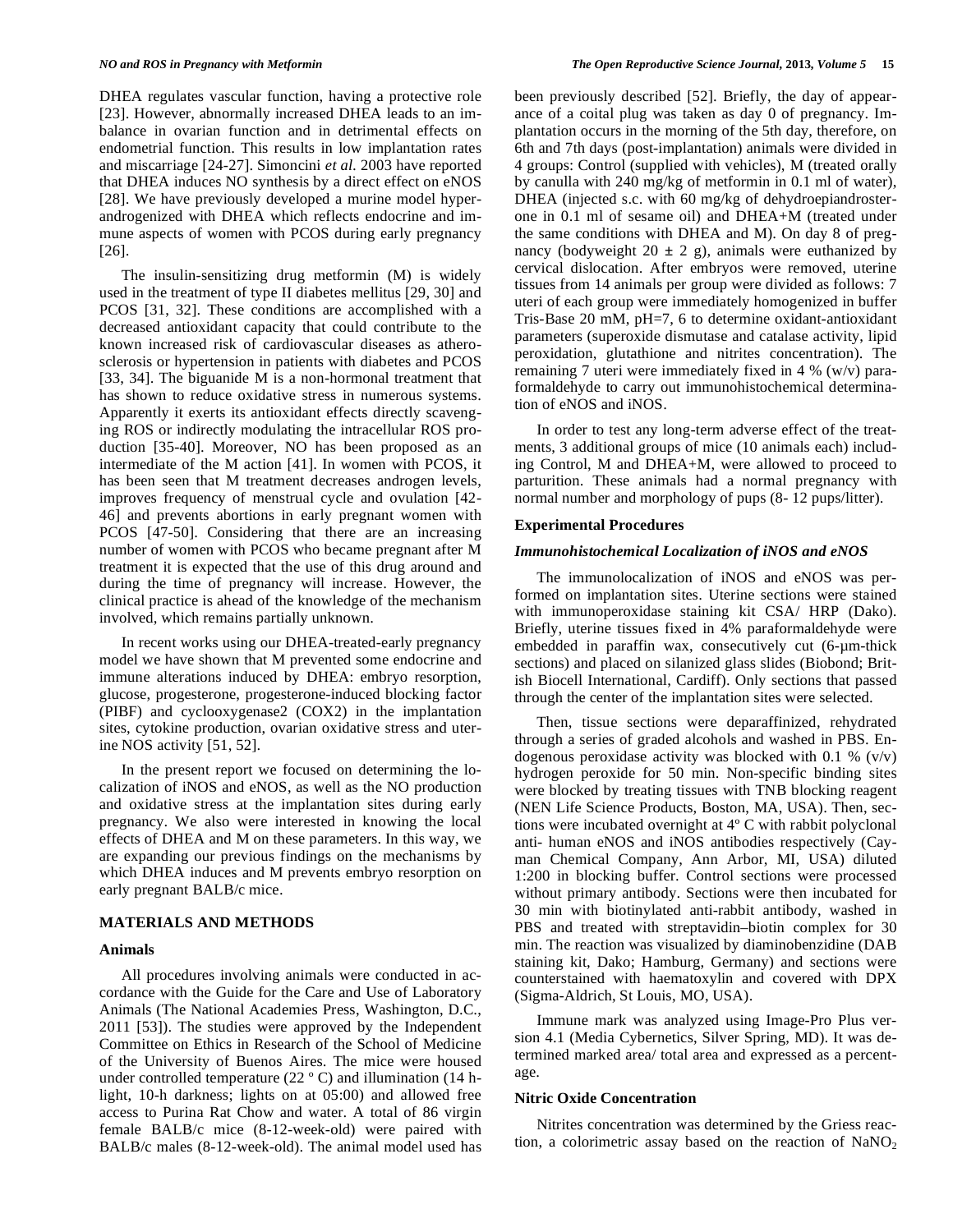with sulfanilic acid that produces color readable at 540 nm [54]. Samples were incubated with sulfanilic acid and values were referred to a  $NaNO<sub>2</sub>$  standard curve.  $NO<sub>2</sub>$  concentration was expressed as nmol  $NO<sub>2</sub>/mg$  protein.

# **Oxidative Stress-Related Parameters**

Uterine tissues without embryos were homogenized in buffer Tris-Base 20 mM, pH=7,6 with a Teflon-glass homogenizer on ice. The suspension was centrifuged at 9000  $\times$ *g* for 10 min at 4 $\degree$ C. The pellet was discarded and the supernatant was saved and stored at  $-20^{\circ}$  C for the oxidative stress determinations that are described ahead and for the protein content determination by Bradford method.

# **Superoxide Dismutase (SOD)**

SODs are a group of metalloenzymes that detoxify ROS through the conversion of  $O_2$  to hydrogen peroxide and molecular oxygen. Total SOD activity was assayed by a spectrophotometric method based on the inhibition of a superoxide-induced epinephrine oxidation [55]. Briefly, 30 mM epinephrine in 0.05% v/v acetic acid was added to 50 mM glycine buffer ( $pH = 10,2$ ) with uterine homogenates. SOD activity was measured at 480 nm for 4 min. One unit (U) is equivalent to the amount of enzyme that inhibited the oxidation of epinephrine by 50%. It was expressed as USOD/ mg protein.

## **Catalase**

The enzyme catalase promotes the conversion of hydrogen peroxide  $(H_2O_2)$  into water and oxygen  $(H_2O + O_2)$ . The consumption of  $H_2O_2$  was monitored by spectrophotometer in a reaction medium consisting of 50 mM phosphate buffer, pH 7,2 and 3 mM  $H_2O_2$  every 10 sec during 1 min at 240 nm [56]. Results were expressed as nmol catalase/ mg protein.

#### **Lipid Peroxidation**

The amount of malondialdehyde (MDA), product of the breakdown of polyunsaturated fatty acids, may be taken as an index of peroxidation reaction. The TBA reactive species (TBA-RS) method was previously described [57] and quantifies MDA, that reacts with trichloroacetic acid (TCA) 15% (w/v)- thiobarbituric acid (TBA) 0.375% (w/v)- HCI 0.25M, yielding a red compound that absorbs at 535 nm. Homogenates were treated with TCA-TBA-HCl and heated for 15 min in water at 100°C. After cooling, the flocculent precipitate was removed by centrifugation at 1000 ×*g* for 10 min. The absorbance of samples was determined at 535 nm. Results were expressed as nmol MDA/ mg protein.

#### **Glutathione Content**

The GSH assay was previously described [58]. The reduced form of GSH comprises the bulk of cellular protein sulphydryl groups. Thus, measurement of acid-soluble thiol is used for estimation of GSH content in tissue extracts. Briefly, 300 µl of uterine homogenates were incubated with buffer Tris 1.75 M (pH= 7, 4) containing NADPH and GSH reductase. The reaction involves the enzymatic reduction of the oxidized form (GSSG) to GSH. When Ellman's reagent (a sulphydryl reagent 5, 5-dithiobis-2 nitrobenzoic acid; Sigma-Aldrich, St Louis, MO, USA) is added to the incubation medium, the chromophoric reaction product absorbs at 412 nm with a linear increase during 6 min; after this, the reaction remains constant. Results were expressed as mmol GSH/mg protein.

## **Statistical Analysis**

Statistical analyses were carried out using the Instat program (GraphPAD software, San Diego, CA, USA). One way ANOVA test was used (Tukey post-test Multiple Comparison that compares all the pairs of columns). A P value  $< 0.05$ was considered significant. Results are presented as mean  $\pm$ SEM.

#### **RESULTS**

# **Expression of iNOS and eNOS in Implantation Sites**

The immunohistochemical analysis of iNOS and eNOS in implantation sites showed that in Control and DHEA+M these enzymes are expressed in trophoblastic and maternal blood cells (Fig. **1A** and **C** for iNOS, **2A** and **C**, for eNOS: tr, bc). The expression in M treated mice showed an appearance similar to Control (picture not shown). In DHEA treated mice these proteins showed an increased expression on decidual matrix when compared to Control (Fig. **1B** and **2B**: md and amd). Quantification of marked area/ total area by Image Pro Plus revealed that DHEA increased the protein expression of iNOS (Fig. **1D**, One way ANOVA \*\*\* p<0.001) and eNOS (Fig. **2D**, One way ANOVA \*\*\* p<0.001). Treatment with metformin (DHEA+M) partially avoided this increase for iNOS while eNOS expression was significantly lower than Control (Fig. **2D**, One way ANOVA \*\*\*  $p<0.001$ ).

# **Nitric Oxide Concentration**

Nitric oxide (NO) concentration in uterine homogenates without embryos was increased by DHEA respect to Control (Fig. **3**, One way ANOVA \*\*\* p<0.001). This increase was avoided by the treatment with metformin (DHEA+M).

### **Oxidant/ Antioxidant Status**

Four parameters of the oxidant/ antioxidant status were measured in uterine homogenates without embryos: superoxide dismutase and catalase, lipid peroxidation and glutathione. Superoxide dismutase and catalase showed no differences between treatments (Fig. **4A** and Fig. **4B** respectively, One way ANOVA p>0.05). Lipid peroxidation suffered an increase in hyperandrogenized mice (DHEA) respect to Control (Fig. 4C, One way ANOVA \*\* p<0.01) and metformin treatment prevented this effect (DHEA+M). The antioxidant metabolite glutathione was increased both with DHEA and with DHEA+M (Fig. **4D**, One way ANOVA \*\* p<0.01).

#### **DISCUSSION**

## **DHEA- Hyperandrogenization**

The present murine model resembles the endocrine and immune profile of early pregnant women with PCOS treated with metformin [51, 52]. High concentrations of DHEA induce a pro-inflammatory environment and triggers the synthesis of nitric oxide (NO) [52,59,60]. Besides, this induces the loss of luteal function and embryo resorption [26,51,61]. The present findings show the increase in NOS expression and in NO production after hyperandrogenization. We propose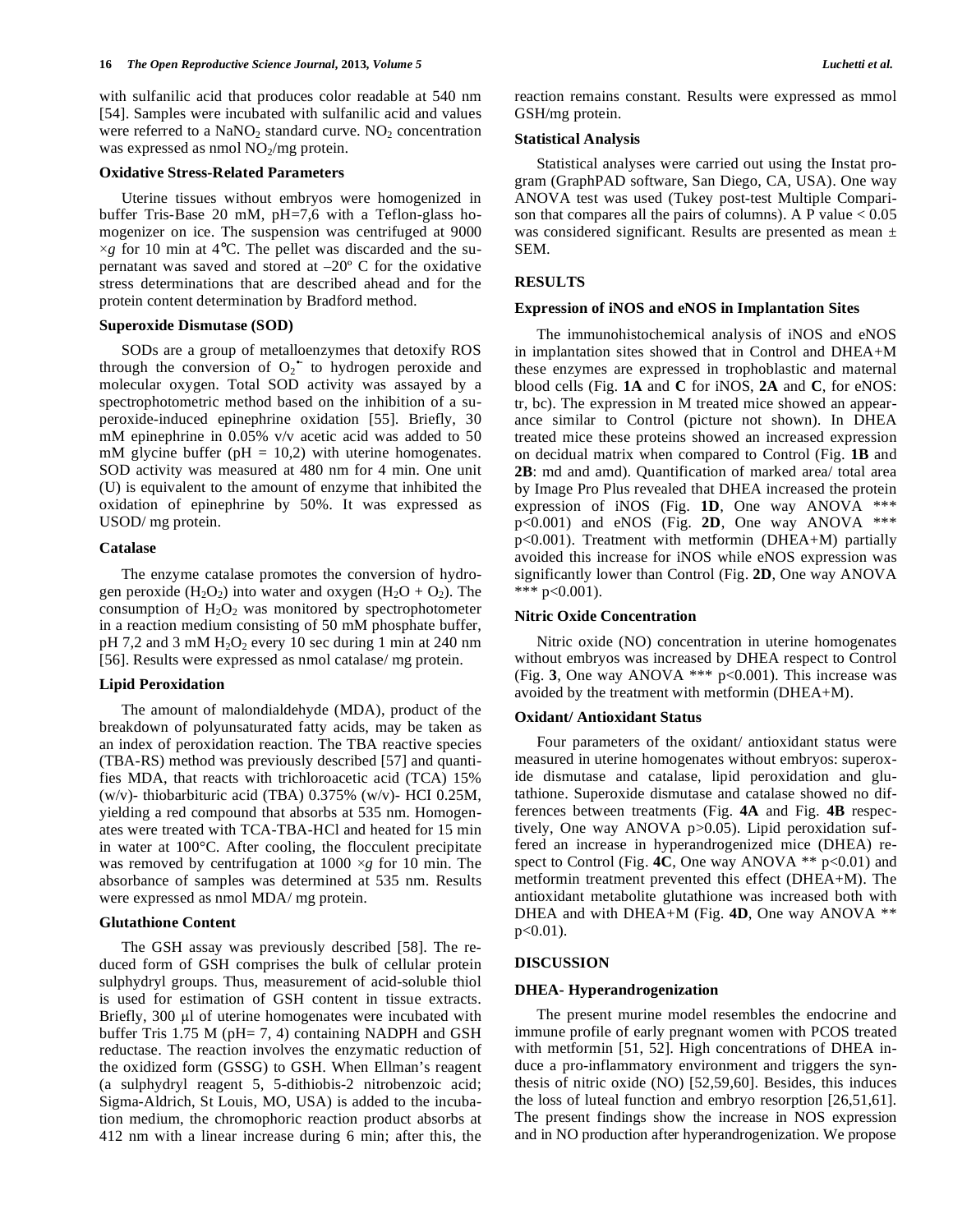

**Fig. (1).** immunolocalization for iNOS in implantation sites from 8 days pregnant mice. Immunohistochemistry was performed in uterine sections incubated with anti-iNOS antibody and stained with an immunoperoxidase staining kit. The intense brown color indicates positive staining. **A**: Control (40 X). iNOS immunoreactivity is present in trophoblastic (see **tr**) and in maternal blood cells (see **bc**). **B**: DHEA (40 X). The positive staining is extended to the entire decidual matrix (see **md** and **amd**). In this slide it is possible to see a remaining trophoblastic tissue that is also positive for iNOS. **C**: DHEA+M (40 X). The localization of iNOS is similar to Control, but the decidual matrix shows a more intense staining than this group. **D**: Quantification of marked area / total area by Image Pro Plus. iNOS expression was increased in DHEA treated mice. M treatment partially prevented this effect. Error bars represent the mean  $\pm$ SEM, one way ANOVA \*\*\* p<0.001, N=7/ group.

**e**: embryo. **tr**: trophoblast. **md**: mesometrial decidua. **amd**: antimesometrial decidua. **bc**: maternal blood cells.



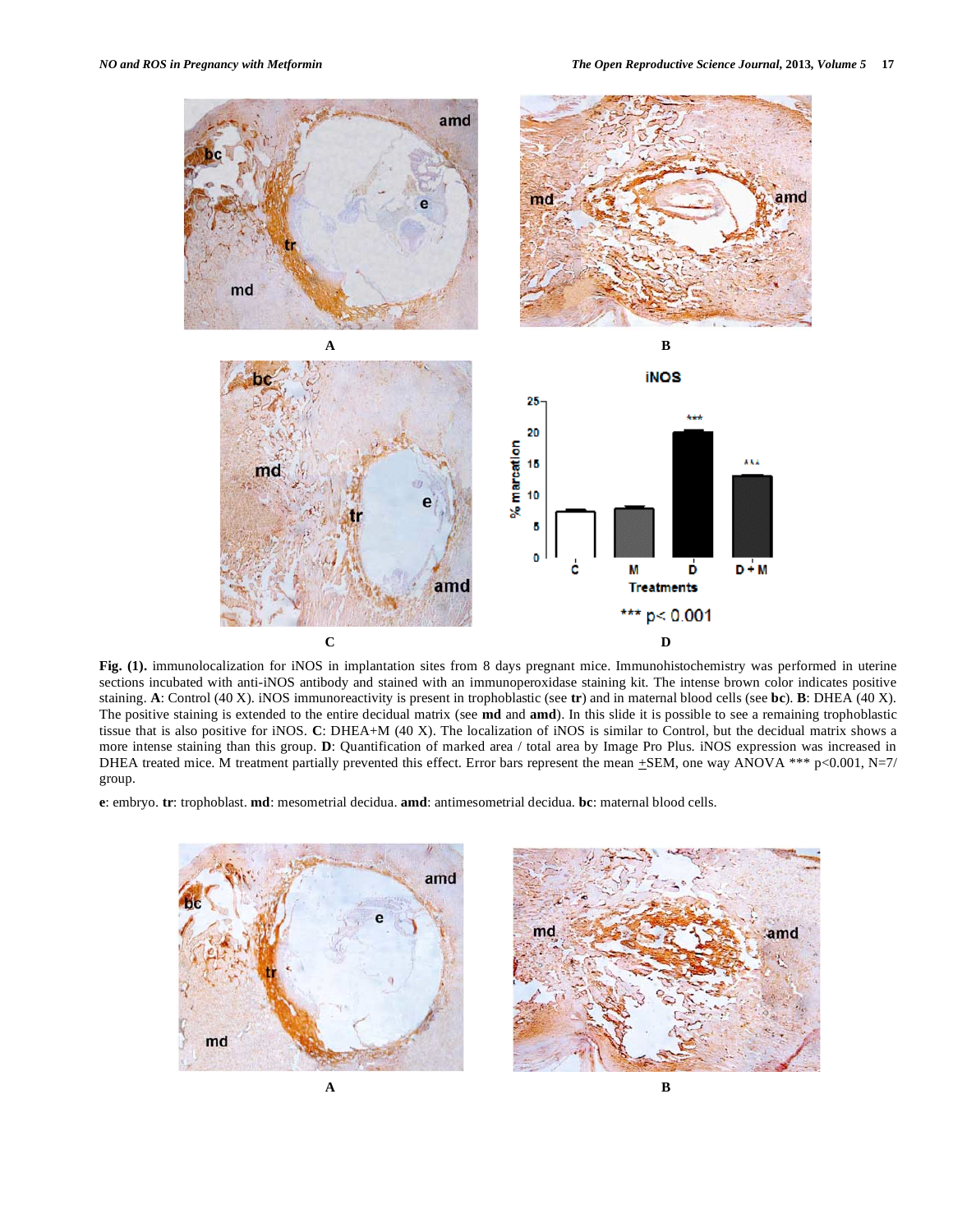

**Fig. (2).** immunolocalization for eNOS in implantation sites from 8 days pregnant mice. Immunohistochemistry was performed in uterine sections incubated with anti-eNOS antibody and stained with an immunoperoxidase staining kit. The intense brown color indicates positive staining. **A**: Control (40 X). eNOS immunoreactivity is present in the trophoblastic (see **tr**) and in maternal blood cells (see **bc**). **B**: DHEA (40 X). The positive staining is extended to the entire decidual matrix (see **md** and **amd**). In this slide it is possible to see a remaining trophoblastic tissue that is also positive for eNOS. **C**: DHEA+M (40 X). The localization of eNOS is similar to Control. **D**: Quantification of marked area / total area by Image Pro Plus. eNOS expression was increased in DHEA treated mice. eNOS expression in DHEA+M was significantly lower than in Control. Error bars represent the mean  $\pm$ SEM, one way ANOVA \*\*\* p<0.001, N=7/ group.

**e**: embryo. **tr**: trophoblast. **md**: mesometrial decidua. **amd**: antimesometrial decidua. **bc**: maternal blood cells.



**Fig. (3).** Nitrites concentration was determined by the colorimetric Griess method in uterine homogenates without embryos from 8 days pregnant mice. The hyperandrogenized group (DHEA) showed a significant increase in nitrites respect to Control that was avoided by the simultaneous treatment with metformin (DHEA+M). Error bars represent the mean $\pm$  SEM, one way ANOVA \*\*\* p<0.001, N=7/ group.

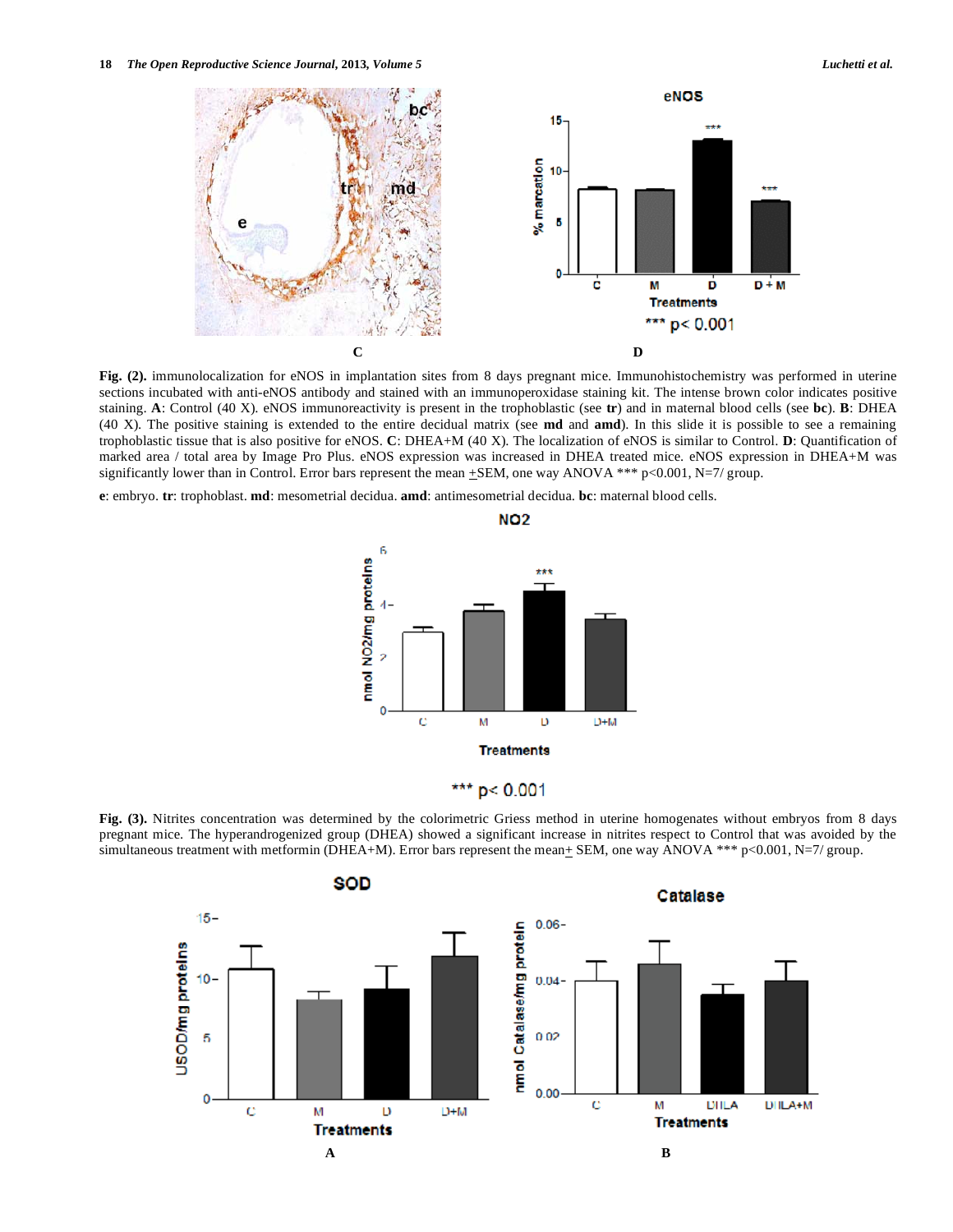

**Fig. (4).** oxidative stress in uterine homogenates without embryos from 8 days pregnant mice.

**A:** the concentration of the antioxidant enzyme superoxide dismutase (SOD) was determined by a colorimetric method that measures epinochrome disappearance. This enzyme showed no differences between treatments. Error bars represent the mean+ SEM, one way ANOVA p>0.05, N=7/ group.

**B:** the concentration of the antioxidant enzyme catalase was determined by a colorimetric method that measures epinephrine disappearance. This enzyme showed no differences between treatments. Error bars represent the mean $\pm$  SEM, one way ANOVA p>0.05, N=7/ group.

**C:** the product of lipid peroxidation malondialdehyde (MDA) was detected by TBA-RS. Hyperandrogenized mice (DHEA) suffered an increase in lipid peroxidation respect to Control and M treatment prevented this effect (DHEA+M). Error bars represent the mean $\pm$ SEM, one way ANOVA \*\* p<0.01, N=7/ group.

**D:** the concentration of the antioxidant metabolite GSH was measured by a colorimetric method that detects the GSH reductase activity. Hyperandrogenization increased GSH. The treatment with metformin (DHEA+M) showed no differences with DHEA and was different from Control. Error bars represent the mean $\pm$ SEM, one way ANOVA \*\* p<0.01, N=7/ group.

that NO has an important role in the cascade of events triggered by high concentrations of DHEA that leads to embryo resorption. We base this idea on the increased levels of NO, iNOS and eNOS in DHEA-hyperandrogenized mice, with an increased rate of embryo resorption and on previous reports showing a direct effect of DHEA on NO production modulating iNOS and eNOS expression [28, 51]. In a previous work of our group using the same mouse model of hyperandrogenization with DHEA, we have observed a decrease in NOS activity [51]. The increase in the expression and the decrease in the activity of NOS seem contradictory; nevertheless, a possible explanation could be that NOS is increased by high levels of DHEA leading to an overproduction of NO that could down-regulate the activity of NOS. This mechanism of regulation of NO has been seen in other experimental models [62, 63].

The increased concentrations of NO are accomplished by oxidative stress in the uterine tissue. This is reflected in the increase in lipid peroxidation, index of the oxidative damage to the tissue. Regarding the antioxidant defenses, the enzymes measured here are not modified by any of the treatments but the antioxidant metabolite GSH is increased by DHEA treatment, possibly as a reaction to the oxidation. The association between elevated NO and oxidative stress agrees with the previous knowledge about the pro-oxidant effect of high levels of NO in corpus luteum development [13, 16-18].

In this study we localized for the first time the enzymes iNOS and eNOS in murine implantation sites during early pregnancy: these enzymes are expressed in the trophoblastic and maternal blood cells. This localization could be explained because of the very dynamic remodeling of maternal vessels in implantation sites during early pregnancy [8-11].

# **Treatment with Metformin**

In previous reports we have seen that the treatment with metformin prevents most of the effects induced by DHEA in mice having protective effects on ovaries and uterus. [51, 52, 64]. In the present work we demonstrate that M totally prevents the increase in NO induced by DHEA. This prevention is not due to an effect on the NOS activity (as we have seen in a previous work [51]), but to an effect on the NOS expression. Regarding the expression of iNOS, this treatment reverts partially the increase induced by DHEA, whereas with regard to the eNOS M reverts its increase and even we observe a decrease in DHEA+M respect to Control that we cannot explain.

M is known to have an antioxidant role [35-40]. Our present results are in agreement with this because M prevents the increase in lipid peroxidation induced by DHEA. GSH is also elevated in DHEA+M. The increase in GSH could have a role in the prevention of lipid peroxidation because it is an instantaneous antioxidant defense.

The treatment with metformin seems to be a good option for maintaining pregnancy to term in patients with PCOS. Regulation of nitric oxide by M probably favors the normal vascular function in these patients. It could contribute to decreasing the risk of cardiovascular diseases [33, 34]. Besides, M is a non-hormonal treatment and did not show to be teratogenic, making it a good choice for patients with PCOS [50, 64].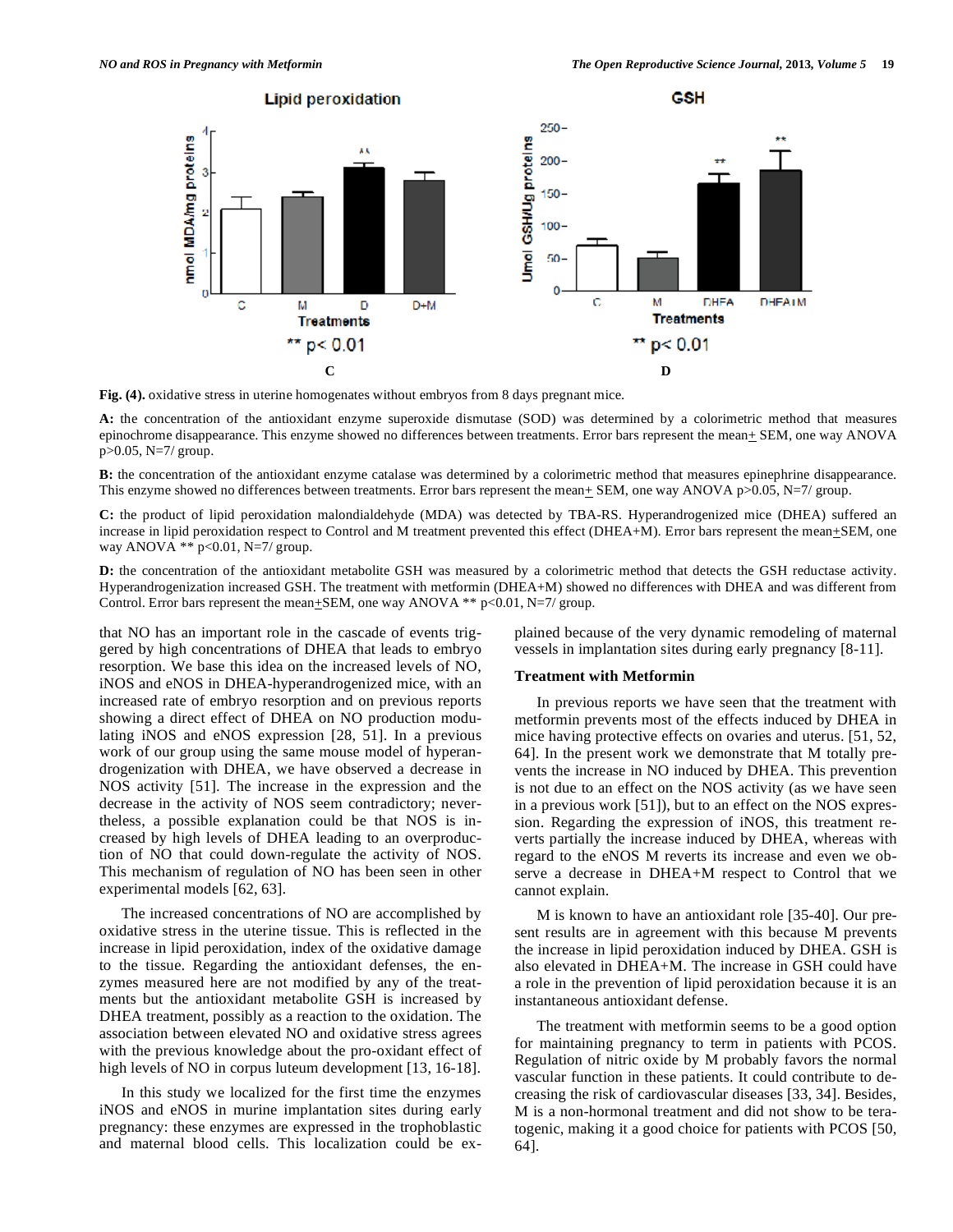There remain some aspects to be studied, including long time effects of this treatment in pregnancy. It would be interesting to focus on the offspring born under metformin treatment, its glucose metabolism, its endocrine regulation and reproductive performance.

# **CONCLUSION**

On the basis of the present results, we conclude that DHEA induces and metformin prevents a detrimental increase in NOS and NO and lipid peroxidation in implantation sites during early pregnancy in mice. This work contributes to the knowledge and explanation of the etiology of PCOS during early pregnancy. It investigates the mechanism of action of DHEA, one of the principal androgens present in PCOS, and of metformin, a promising drug for treatment of PCOS. Moreover, this study deepens the knowledge of some important factors that are decisive for pregnancy, like NOS-NO system and oxidant/antioxidant balance. These factors contribute to pregnancy success or fail and lead to miscarriage.

# **ABBREVIATIONS**

| COX <sub>2</sub> | $=$ | cyclooxygenase 2                                 |  |
|------------------|-----|--------------------------------------------------|--|
| <b>DHEA</b>      | $=$ | dehydroepiandrosterone                           |  |
| eNOS             | $=$ | endothelial nitric oxide synthase                |  |
| g                | $=$ | times gravity                                    |  |
| <b>GSH</b>       | $=$ | Glutathione                                      |  |
| h                | $=$ | hours                                            |  |
| <b>HCI</b>       | $=$ | hydrochloric acid                                |  |
| iNOS             | $=$ | inducible nitric oxide synthase                  |  |
| Kg               | $=$ | kilograms                                        |  |
| M                | $=$ | metformin                                        |  |
| <b>MDA</b>       | $=$ | malondialdehyde                                  |  |
| mg               | $=$ | milligrams                                       |  |
| min              | $=$ | minutes                                          |  |
| $\mu$ 1          | $=$ | microliters                                      |  |
| mM               | $=$ | millimolar                                       |  |
| <b>NADPH</b>     | $=$ | Nicotinamide adenine dinucleotide phos-<br>phate |  |
| nm               | $=$ | nanometers                                       |  |
| N <sub>O</sub>   | $=$ | Nitric oxide                                     |  |
| <b>PCOS</b>      | $=$ | polycystic ovary syndrome                        |  |
| <b>PIBF</b>      | $=$ | progesterone-induced blocking factor             |  |
| pmol             | $=$ | picomoles                                        |  |
| <b>RNOS</b>      | $=$ | reactive nitric oxide species                    |  |
| <b>ROS</b>       | $=$ | reactive oxygen species                          |  |
| SC               | $=$ | subcutaneously                                   |  |

| sec        |     | seconds              |
|------------|-----|----------------------|
| <b>SOD</b> | $=$ | Superoxide dismutase |
| <b>TBA</b> |     | thiobarbituric acid  |
| <b>TCA</b> |     | trichloroacetic acid |
| W/V        |     | weight/volume        |

# **CONFLICT OF INTEREST**

The authors confirm that this article content has no conflicts of interest.

# **ACKNOWLEDGEMENTS**

Authors would like to thank Federico Pereyra-Bonnet, PhD and Gustavo Gallardo, MD for their careful reading and invaluable contribution to this work.

# **REFERENCES**

- [1] Schini VB, Vanhoutte PM. Nitric oxide and homeostasis of the smooth vascular muscle. Arch Mal Coeur Vaiss 1993; 86 (1): 83-9.
- [2] Star RA. Nitric oxide. Am J Med Sci 1993; 306(5): 348-58.
- [3] Palmer RM, Ferrige AG, Moncada S. Nitric oxide release accounts for the biological activity of endothelium-derived relaxing factor. Nature 1987; 327(6122): 524-6.
- [4] Moncada S, Palmer RM, Higgs EA. The discovery of nitric oxide as the endogenous nitrovasodilator. Hypertension 1988; 12(4): 365- 72.
- [5] Andrew PJ, Mayer B. Enzymatic function of nitric oxide synthases. Cardiovasc Res 1999; 43(3): 521-31.
- [6] Ignarro LJ. Endothelium-derived nitric oxide: pharmacology and relationship to the actions of organic nitrate esters. Pharmacol Res 1989; 6(8): 651-9.
- [7] Sladek SM, Magness RR, Kirk PC. Nitric oxide and pregnancy. Am J Physiol 1997; 272: 441-63.
- [8] Myatt L. Review: reactive oxygen and nitrogen species and functional adaptation of the placenta. Placenta 2010(31): 66-9.
- [9] Chwalisz Garfield RE. Role of nitric oxide in implantation and menstruation. Hum Reprod 2000; 15: 96-111.
- [10] Yallampalli C, Dong YL, Gangula PR, Fang L. Role and regulation of nitric oxide in the uterus during pregnancy and parturition. J Soc Gynecol Investig 1998; 5(2): 58-67.
- [11] Harris LK, McCormick J, Cartwright JE, Whitley GS, Dash PR. S-nitrosylation of proteins at the leading edge of migrating trophoblasts by inducible nitric oxide synthase promotes trophoblast invasion. Exp Cell Res 2008; 314(8): 1765-76.
- [12] Jourd'heuil D, Jourd'heuil FL, Kutchukian PS, Musah RA, Wink DA, Grisham MB. Reaction of superoxide and nitric oxide with peroxynitrite. Implications for peroxynitrite-mediated oxidation reactions *in vivo*. J Biol Chem 2001; 276(31): 28799-805.
- [13] Motta AB, Estevez A, Tognetti T, Gimeno MA, Franchi AM. Dual effects of nitric oxide in functional and regressing rat corpus luteum. Mol Hum Reprod 2001; 7(1): 43-7.
- [14] Motta AB, Estévez A, Franchi AM, *et al*. Regulation of lipid peroxidation by nitric oxide and PGF2 alpha during luteal regression in rats. Reproduction 2001; 121: 631-7.
- [15] Ogando DG, Paz D, Cella M, Franchi AM. The fundamental role of increased production of nitric oxide in lipopolysaccharide-induced embryonic resorption in mice. Reproduction 2003; 125: 95-110.
- [16] Estevez A, Tognetti T, Rearte B, Sander V, Motta AB. Interleukin-1beta in the functional and structural luteolysis. Relationship with the nitric oxide system. Prostaglandins Leukot Essent Fatty Acids 2002; 67(6): 411-7.
- [17] Aisemberg J, Vercelli C, Billi S, *et al*. Nitric oxide mediates prostaglandins' deleterious effect on lipopolysaccharide-triggered murine fetal resorption. Proc Natl Acad Sci USA 2007; 104(18): 7534- 9.
- [18] Fatini C, Sticchi E, Gensini F, *et al*. Endothelial nitric oxide synthase gene influences the risk of pre-eclampsia, the recurrence of negative pregnancy events, and the maternal-fetal flow. J Hypertens 2006; 24(9): 1823-9.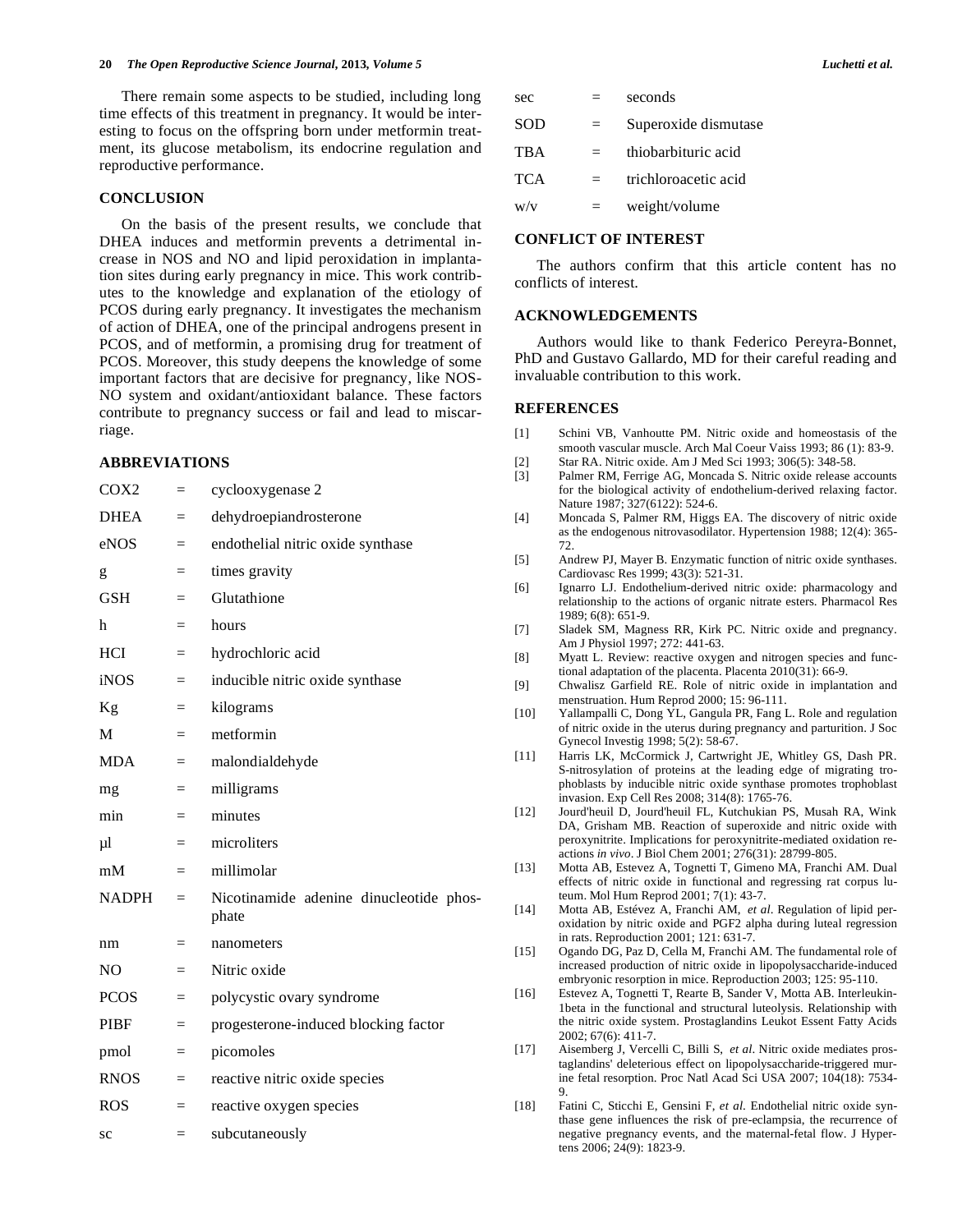- [19] Purcell TL, Given R, Chwalisz K, Garfield RE. Nitric oxide synthase distribution during implantation in the mouse. Mol Hum Reprod 1999; 5(5): 467-75.
- [20] Burnett TG, Hunt JS. Nitric oxide synthase-2 and expression of perforin in uterine NK cells. J Immunol 2000; 164(10): 5245-50.
- [21] Yoshino K, Takahashi K, Eda Y, Okada S, Kitao M. Endocrinological environment with regard to the number of microcysts in patients with polycystic ovary syndrome. Hum Reprod 1992; 7(9): 1201-4.
- [22] Tagawa N, Hidaka Y, Takano T, Shimaoka Y, Kobayashi Y, Amino N. Serum concentrations of dehydroepiandrosterone and dehydroepiandrosterone sulfate and their relation to cytokine production during and after normal pregnancy. Clin Chim Acta 2004; 340(1-2): 187-93.
- [23] Pérez-de-Heredia F, Sánchez J, Priego T, *et al*. Adiponectin is involved in the protective effect of DHEA against metabolic risk in aged rats. Steroids 2008; 73(11): 1128-36.
- [24] Okon MA, Laird SM, Tuckerman EM, Li TC. Serum androgen levels in women who have recurrent miscarriages and their correlation with markers of endometrial function. Fertil Steril 1998; 69(4): 682-90.
- [25] Tuckerman EM, Okon MA, Li T, Laird SM. Do androgens have a direct effect on endometrial function? An *in vitro* study. Fertil Steril 2000; 74(4): 771-9.
- [26] Sander V, Solano ME, Gutierrez M, *et al*. The influence of dehydroepiandrosterone on early pregnancy in mice. Neuroimmunomodulation 2005; 12: 285-92.
- [27] Elia E, Vighi S, Lombardi E, Motta AB. Detrimental effects of hyperandrogenism on uterine functions. Int Immunopharmacol 2008; 8(13-14): 1827-34.
- [28] Simoncini T, Mannella P, Fornari L, Varone G, Caruso A, Genazzani AR. Dehydroepiandrosterone modulates endothelial nitric oxide synthesis via direct genomic and nongenomic mechanisms. Endocrinology 2003; 144(8): 3449-55.
- [29] Eriksson A, Attvall S, Bonnier M, Eriksson JW, Rosander B, Karlsson FA. Short-term effects of metformin in type 2 diabetes. Diabetes Obes Metab 2007; 9(4): 483-9.
- [30] Inzucchi SE, Masoudi FA, McGuire DK. Metformin therapy in patients with Type 2 diabetes complicated by heart failure. Am Heart J 2007; 154(6): 45.
- [31] Harborne L, Fleming R, Lyall H, Norman J, Sattar N. Descriptive review of the evidence for the use of metformin in polycystic ovary syndrome. Lancet 2003; 361: 1894-1901.
- [32] Lord JM, Flight IH, Norman RJ. Insulin-sensitising drugs (metformin, troglitazone, rosiglitazone, pioglitazone, d-chiro-inositol) for polycystic ovary syndrome. Cochr Database Sist Rev 2003; p. 3.
- [33] Fenkci V, Fenkci S, Yilmazer M, Sertesser M. Decreased total antioxidant status and increased oxidative stress in women with Polycystic ovary syndrome may contribute to the risk of cardiovascular disease. Fertil Steril 2003; pp. 123-7.
- [34] Sena CM, Nunes E, Louro T, Proença T, Seiça RM. Endothelial dysfunction in type 2 diabetes: effect of antioxidants. Rev Port Cardiol 2007; 26(6): 609-19.
- [35] Faure P, Rossini E, Wiernsperger N, Richard MJ, Favier A, Halimi S. An insulin sensitizer improves the free radical defense system potential and insulin sensitivity in high fructose-fed rats. Diabetes 1999; 48(2): 353-7.
- [36] Srividhya S, Ravichandran MK, Anuradha CV. Metformin attenuates blood lipid peroxidation and potentiates antioxidant defense in high fructose-fed rats. J Biochem Mol Biol Biophys 2002; 6(6): 379-85.
- [37] Bonnefont-Rousselot D, Raji B, Walrand S, *et al*. An intracellular modulation of free radical production could contribute to the beneficial effects of metformin towards oxidative stress. Metabolism 2003; 52(5): 586-9.
- [38] Mahrouf M, Ouslimani N, Peynet J, *et al*. Metformin reduces angiotensin-mediated intracellular production of reactive oxygen species in endothelial cells through the inhibition of protein kinase C. Biochem Pharmacol 2006; 72(2): 176-83.
- [39] Faure P, Wiernsperger N, Polge C, Favier A, Halimi S. Impairment of the antioxidant properties of serum albumin in patients with diabetes: protective effects of metformin. Clin Sci (Lond) 2008; 114(3): 251-6.
- [40] Formoso G, De Filippis EA, Michetti N, *et al*. Decreased in vivo oxidative stress and decreased platelet activation following met-

#### *NO and ROS in Pregnancy with Metformin The Open Reproductive Science Journal,* **2013***, Volume 5* **21**

formin treatment in newly diagnosed type 2 diabetic subjects. Diabetes Metab Res Rev 2008; 24(3): 231-7.

- [41] Zou MH, Kirkpatrick SS, Davis BJ, *et al.* Activation of the AMPactivated protein kinase by the anti-diabetic drug metformin in vivo. Role of mitochondrial reactive mitogen species. J Biol Chem 2004; 279: 940-51.
- [42] Fedorcsak P, Dale PO, Storeng R, Abyholm T, Tanbo T. The effect of metformin on ovarian stimulation and *in vitro* fertilization in insulin-resistant women with polycystic ovary syndrome: an openlabel randomized cross-over trial. Gynecol Endocrinol 2003; 17: 207-14.
- [43] Mansfield R, Galea R, Brincat M, Hole D, Mason H. Metformin has direct effects on human ovarian steroidogenesis. Fertil Steril 2003; 79(4): 956-62.
- [44] Mc Carthy EA, Walker SP, Mc Lachlan K, Boyle J, Permezel M. Metformin in obstetric and gynecologic practice: a review. Obstet Gynecol Surv 2004; 59: 118-27.
- [45] Nestler JE, Jakubowicz DJ. Decreases in Ovarian Cytochrome P450c17 alpha activity and serum free testosterone after reduction of insulin secretion in polycystic ovary syndrome. N Engl J Med 1996; 335(9): 617-23**.**
- [46] la Marca A, Egbe TO, Morgante G, Paglia T, Ciani A, De Leo V. Metformin treatment reduces ovarian cytochrome *P*-450c17<sup>*r*</sup> response to human chorionic gonadotrophin in women with insulin resistance-related polycystic ovary syndrome**.** Hum Reprod 2000; 15: 21-3.
- [47] Vandermolen DT, Ratts VS, Evans WS, Stovall DW, Kauma SW, Nestler JE. Metformin increases the ovulatory rate and pregnancy rate from clomiphene citrate in patients with polycystic ovary syndrome who are resistant to clomiphene citrate alone. Fertil Steril 2001; 75: 310-5.
- [48] Khattab S, Mohsen IA, Foutouh IA, Ramadan A, Moaz M, Al-Inany H. Metformin reduces abortion in pregnant women with polycystic ovary syndrome. Gynecol Endocrinol 2006; 22: 680-4.
- [49] Glueck CJ, Wang P, Goldenberg N, Sieve-Smith L. Pregnancy outcomes among women with polycystic ovary syndrome treated with metformin. Hum Reprod 2002; 17(11): 2858-64.
- [50] Glueck CJ, Goldenberg N, Pranikoff J, Loftspring M, Sieve L, Wang P. Height, weight and motor-social development during the first 18 months of life in 126 infants born to 109 mothers with polycystic ovary syndrome who conceived on and continued metformin through pregnancy. Hum Reprod 2004; 19(6): 1323-30.
- [51] Solano ME, Elia E, Luchetti CG, *et al*. Metformin prevents embryonic resorption induced by hyperandrogenisation with dehydroepiandrosterone in mice. Reprod Fertil Dev 2006; 18(5): 533-44.
- [52] Luchetti CG, Mikó E, Szekeres-Bartho J, Paz DA, Motta AB. Dehydroepiandrosterone and metformin modulate progesteroneinduced blocking factor (PIBF), cyclooxygenase 2 (COX2) and cytokines in early pregnant mice. J Steroid Biochem Mol Biol 2008; 111(3-5): 200-7.
- [53] Guide for the care and use of laboratory animals. Eighth edition. Committee for update of the Guide for the care and use of laboratory animals. Institute for Laboratory Animal Research. National Research Council of the National Academies. The National Academies Press, Washington D.C. 2011.
- [54] Ding AH, Nathan CF, Stuehr DJ. Release of reactive nitrogen intermediates and reactive oxygen intermediates from mouse peritoneal macrophages. Comparison of activating cytokines and evidence for independent production. J Immunol 1988; 141(7): 2407- 12.
- [55] Misra HP, Fridovich I. The role of superoxide anion in the autoxidation of epinephrine and a simple assay for superoxide dismutase. J Biol Chem 1972; 247(10): 3170-5.
- [56] Buege JA, Aust SD. Microsomal lipid peroxidation. Methods Enzymol 1978; 52: 302-10.
- [57] Tietze F. Enzymic method for quantitative determination of nanogram amounts of total and oxidized glutathione: applications to mammalian blood and other tissues. Anal Biochem 1969; 27(3): 502-22.
- [58] Luchetti CG, Solano ME, Sander V, et al*.* Effects of dehydroepiandrosterone on ovarian cystogenesis and immune function. J Reprod Immunol 2004; 64(1-2): 59-74.
- [59] Motta AB, Estevez A, de Gimeno MF. The involvement of nitric oxide in corpus luteum regression in the rat: feedback mechanism between prostaglandin F (2alpha) and nitric oxide. Mol Hum Reprod 1999; 5(11): 1011-6.